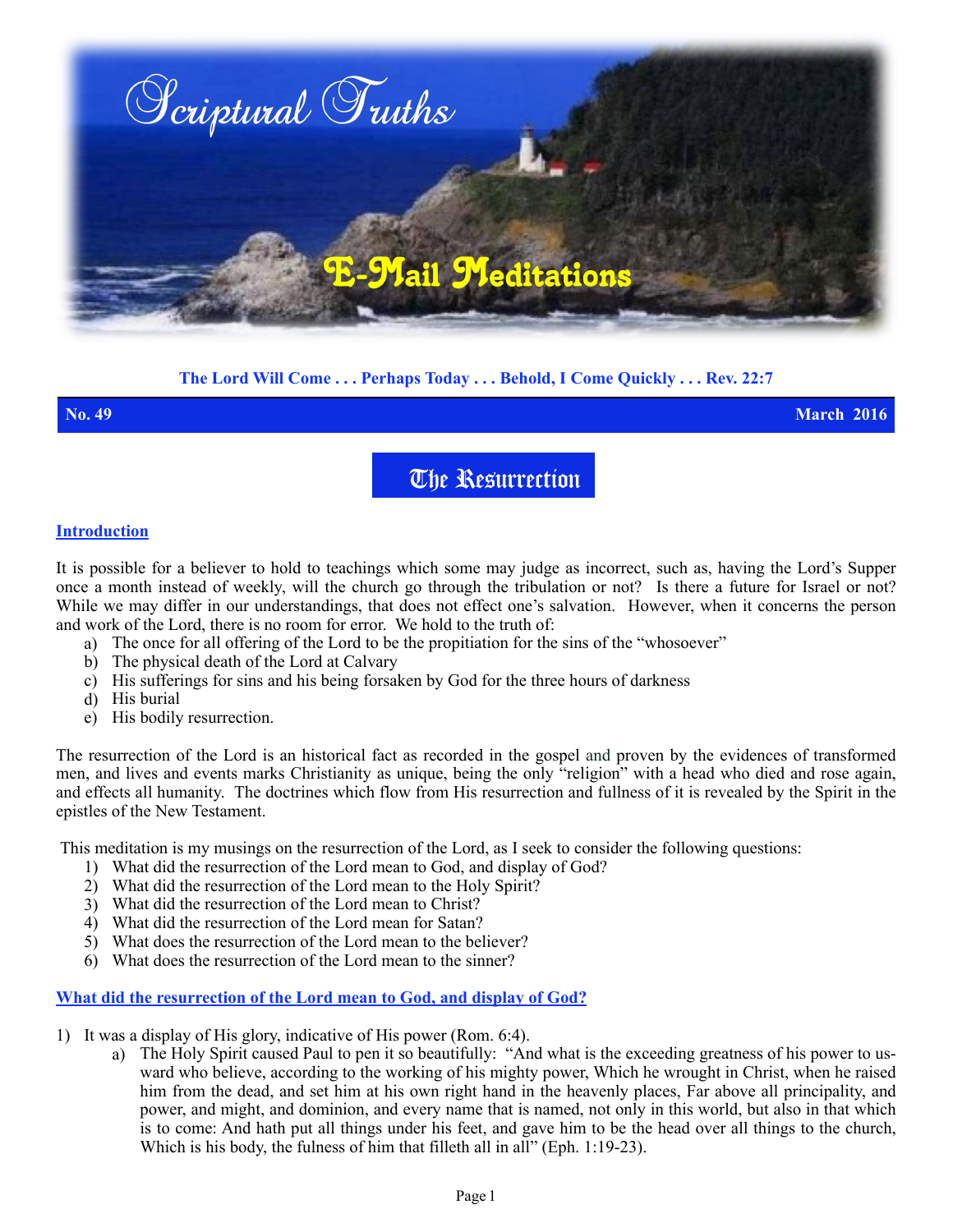- 2) It was the fulfilment and pledge of His purposes as revealed in:
	- a) The Old Testament prophecies:
		- i) "For thou wilt not leave my soul in hell; neither wilt thou suffer thine Holy One to see corruption" (Psalms 16:10)
		- ii) "O LORD, thou hast brought up my soul from the grave" (Psalms 30:3)
	- b) The Old Testament pictures in the types:
		- i) The feast of firstfruits (Lev. 23:10). On that day the priest waved the sheaf of firstfruits before the Lord. It was a pictorial prophecy of the resurrection of the Lord as the Firstfruits (1 Cor. 15:20, 23).
		- ii) The second bird in the cleaning of the leper (Lev. 14:6, 9). Note the word "living bird", it was let loose into the open field with the evidence of death upon it (the blood of the dead bird), symbolic of the Lord, alive but having the evidence of death still on His body (Jn. 20:20, 27).

#### **What did the resurrection of the Lord mean to the Holy Spirit?**

He was able in righteousness to endorse the holiness of His life and who He was. Paul wrote: "Jesus Christ our Lord ... declared to be the Son of God with power, according to the spirit of holiness, by the resurrection from the dead" (Rom. 1:3-4).

## **What did the resurrection of the Lord mean to Christ?**

The fidelity of His parabolic statements. Having cleaned the temple the Jews asked for a sign for His doing such a thing (Matt. 16:1). The Lord answered: "Destroy this temple, and in three days I will raise it up" (Jn. 2:19-22 - He was speaking of the temple of His body). When therefore he was risen from the dead, his disciples remembered that he had said this unto them, "and they believed the scripture, and the word which Jesus had said" (Jn. 2:22).

## **What did the resurrection of the Lord mean for Satan?**

Often we consider the resurrection of the Lord to be little other than a physical or bodily resurrection, but it was more than that. The background needs to be considered and that is, "What would have happened if Christ had not died"? Consider, if after He cried, "It is finished" He then came down from the cross. "What would have been finished and what would not have been finished? Thankfully, the work of suffering as the penalty bearer for our sins would have been finished, but it would have been a salvation which did not sever the condemnation which Adam brought us into, neither would it have secured our justification or the resurrection of any human being. That in itself would have meant there would have been no judgment! Christ had to physically die, but His death was more than a physical death, it was an entrance into the fortress of Satan. Christ had to die and rise again to defeat Satan. The ancient writer wrote: "that through death He might destroy him that had the power of death, that is, the devil" (Heb 2:14). Paul expands on this for when concerning Christ of he wrote: "Having spoiled principalities and powers, he made a shew of them openly" (Col. 2:15), and then expands it even further in Ephesians, "When he ascended up on high, he led captivity captive, and gave gifts unto men" (Eph. 4:8). Satan is a defeated foe and this will be fully manifested in a coming day when He, because of being raised from the dead and defeating him, will cast him into the Lake of Fire (Rev. 20:10).

## **What does the resurrection of the Lord mean to the believer?**

- 1) The assurance of His salvation and physical resurrection:
	- a) Paul wrote two great passages on the subject of the happenings when the Lord comes to the air to take us to Himself (1 Cor. 15 and 1 Thess. 4:14-17). However, there is a difference which can be easily missed. First Corinthians fifteen is divided into two major sections, verses 1-49 is taken up with the subject of the resurrection and the resurrection body. However, this would have caused a major question in the minds of the saints which is stated in verse 50. The argument is as follows, "Since the dead will be given a new body and since flesh and blood cannot inherit the kingdom of God, what is going to happen to those who are alive when the Lord comes?" This he answers in the following verses.
		- i) First Corinthians, in the latter part, deals with those who are alive when the Lord comes.
		- ii) This poses a question, "What will happen to the dead saints?" Paul answers this in 1 Thess. 4:14-17.
	- c) In reviewing 1 Cor. 15 Paul presents the stupendous evidences that the Lord is raised, and by a reversal of thought, what the consequences are if He is not raised. He writes, and I summarize: "Your faith is vain (useless), ye are yet in your sins, those who have died are perished, we have no hope" (1 Cor. 15:17-19). Then he states: "Christ is risen from the dead", and more than that historical fact, "He is the firstfruits of them that slept" (1 Cor. 15:20, 23).
	- d) I submit that as the living rise with those who have fallen asleep, together they will cry: "O death, where is thy sting? O grave, where is thy victory?" (1 Cor. 15:55).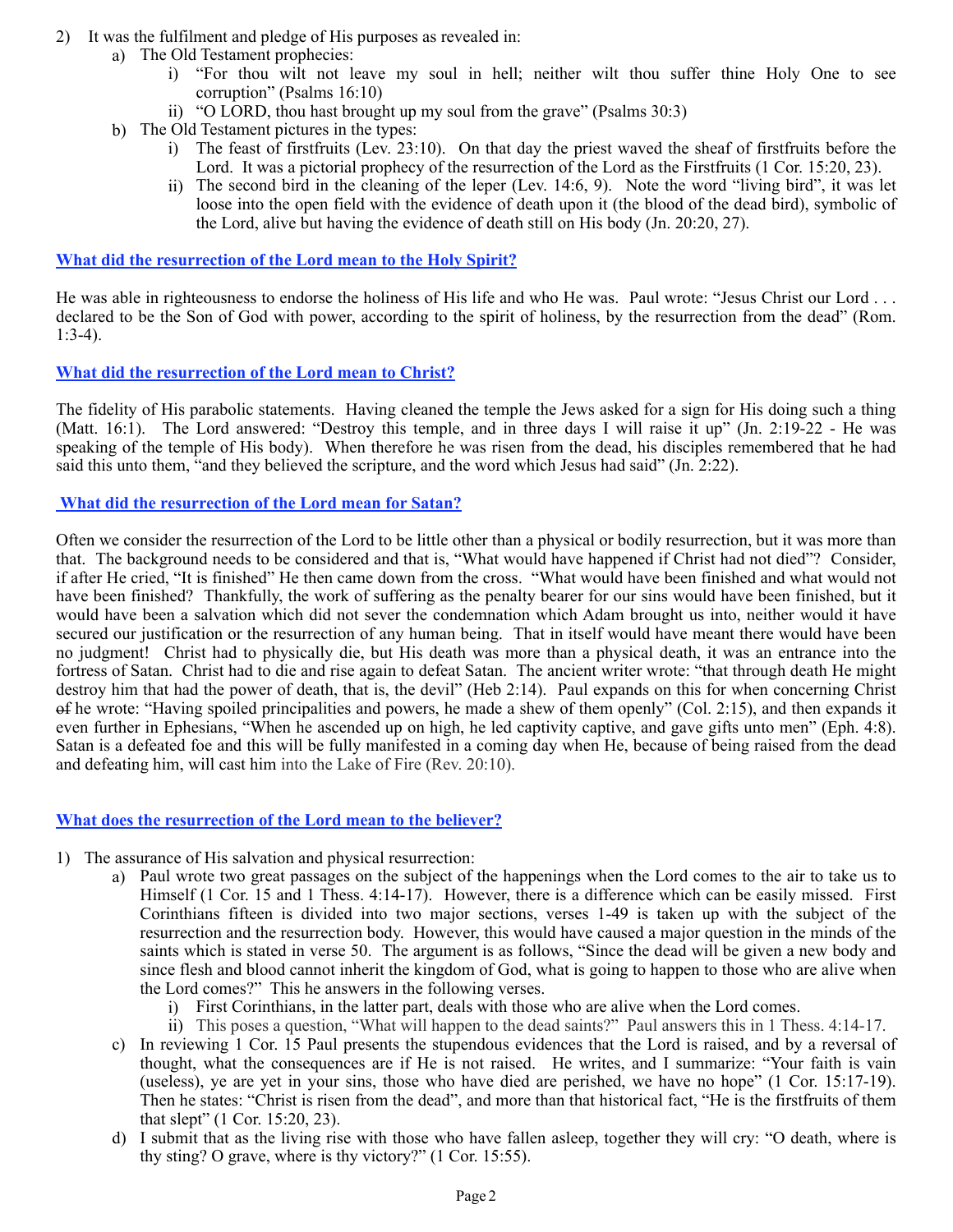#### 2) 1 Thess. 4:14-17

a) In reading this passage the heart is stirred by its wonder. "The Lord Himself shall descend from Heaven with a shout, with the voice of the archangel, and with the trump of God: and the dead in Christ shall rise first" (1 Thess. 4:16). What a sight that would be to behold all the saints from Pentecost who have died to that moment all raised, and in so doing, begin their homeward journey, leaving the restrictive bonds of death, corruption and earth, then we who are alive joining them in the skies. Untold billions of saints, Peter, Paul, Martin Luther, Billy Sunday, and you and I, all rising to meet the Lord in the air. No power of earth will restrain us, no political decree will prevent us. All by the grace of God and through the fulness of the sacrifice of Christ, rise to enter the celestial portals of eternal bliss. Well may we sing with rapturous delight, the words of Charles H. Gabriel:

When all my labours and trials are o'er And I am safe on that beautiful shore Just to be near the dear Lord I adore Will through the ages be glory for me.

*O that will be glory for me Glory for me, glory for me When by His grace I shall look on His face That will be glory, be glory for me* 

When, by the gift of His infinite grace I am accorded in heaven a place Just to be there and to look on His face Will through the ages be glory for me.

Friends will be there I have loved long ago Joy like a river around me will flow Yet just a smile from my Saviour, I know Will through the ages be glory for me.

#### **What does the resurrection of the Lord mean to the sinner?**

While the assurance of the resurrection brings hope to the believer, it is the total opposite to the unbeliever. For them it assures a judgment and conscious bodily affliction for all eternity. God has decreed: "Because he hath appointed a day, in the which he will judge the world in righteousness by that man whom he hath ordained; whereof he hath given assurance unto all men, in that he hath raised him from the dead" (Acts 17:31). Death is not the end of existence for God says: "And as it is appointed unto men once to die, but after this the judgment" (Heb. 9:27). It is irrelevant if the corpse is buried, cremated, or in the seas, every unsaved individual will be made to stand at the Great White Throne. Frightening and solemn are the words of Holy Scripture which I now quote: "And I saw a great white throne, and him that sat on it, from whose face the earth and the heaven fled away; and there was found no place for them. And I saw the dead, small and great, stand before God; and the books were opened: and another book was opened, which is the book of life: and the dead were judged out of those things which were written in the books, according to their works. And the sea gave up the dead which were in it; and death and hell delivered up the dead which were in them: and they were judged every man according to their works. And death and hell were cast into the lake of fire. This is the second death. And whosoever was not found written in the book of life was cast into the lake of fire." (Rev. 20:11-15).

#### **Conclusion**

To any who are unsaved, or have relatives who are unsaved, this is reality, for Christ is risen from the dead. If an individual has never accepted Christ as the only way of salvation, it is our desire and prayer that in simple childlike faith you accept the Lord while there is still time.

. *. . . Rowan Jennings*